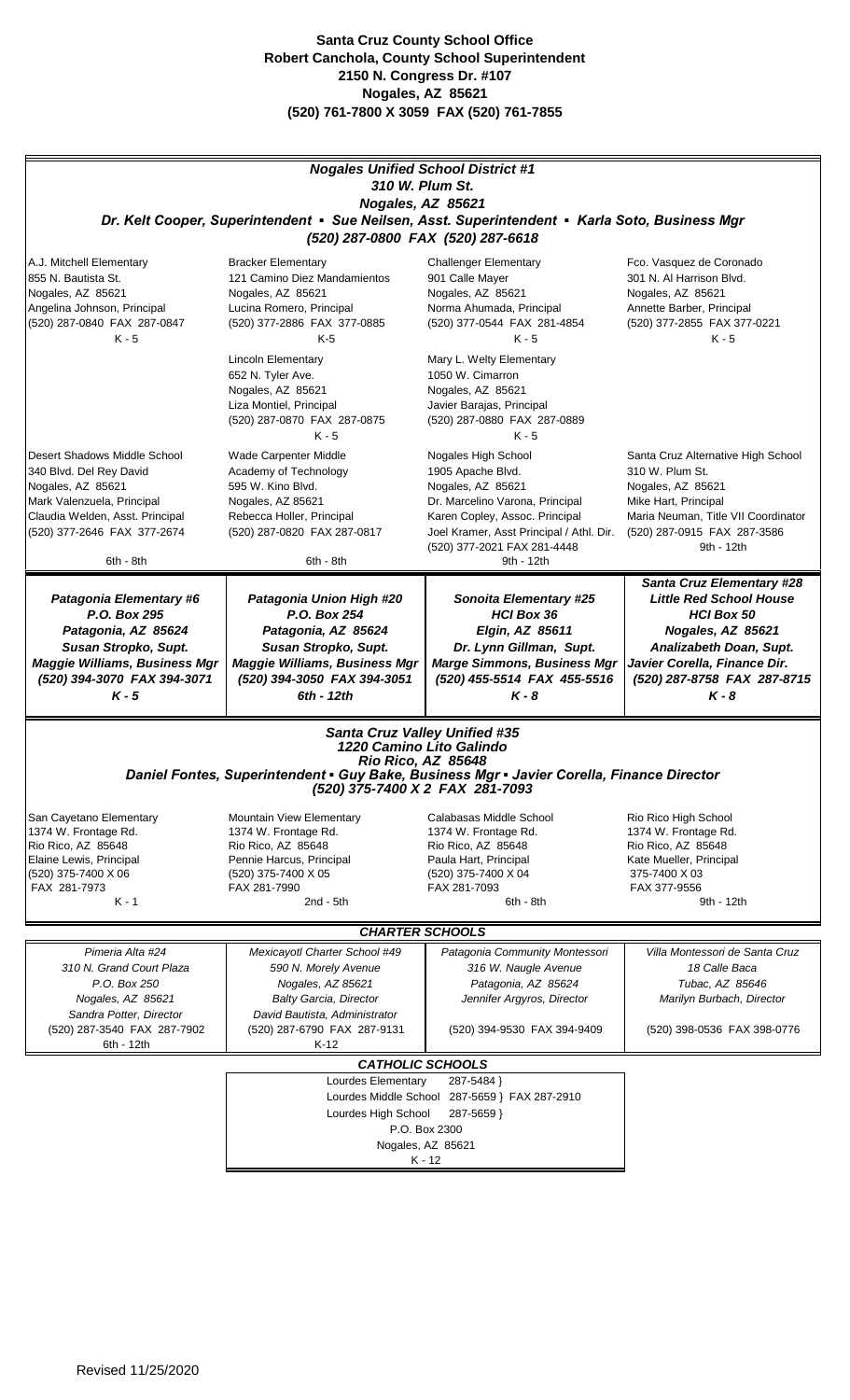Santa Cruz County School Superintendent's Office Robert Canchola, Superintendent of Schools ▪ Email: stacruzbob@aol.com Dr. Lynn Gillman, Associate Superintendent ▪ Email: lgillman@co.santa-cruz.az.us

A.J. Mitchell Elementary Bracker Elementary Challenger Elementary Fco. Vasquez de Coronado 855 N. Bautista St. 121 Camino Diez Mandamientos 1901 Calle Mayer 1901 N. Al Harrison Blvd. Nogales, AZ 85621 Nogales, AZ 85621 Nogales, AZ 85621 Nogales, AZ 85621 Angelina Johnson, Principal Lucina Romero, Principal Norma Ahumada, Principal Annette Barber, Principal (520) 287-0840 ▪ FAX 287-0847 (520) 377-2886 ▪ FAX 377-0885 (520) 377-0544 ▪ FAX 377-2026 (520) 377-2855 ▪ FAX 377-0221 [ajohnson@nusd.k12.az.us](mailto:ajohnson@nusd.k12.az.us) [www.nusd.k12.us/bracker](http://www.nusd.k12.us/bracker) [www.challenger.nogalesus.k12.az.us](http://www.nusd.k12.az.us/lincoln) [www.nusd.k12.az.us/coronado](http://www.nusd.k12.az.us/coronado) Lincoln Elementary Mary L. Welty Elementary Desert Shadows Middle School Wade Carpenter Middle Academy 652 N. Tyler Ave. 1050 W. Cimarron 340 Blvd. Del Rey David 595 W. Kino Blvd. Nogales, AZ 85621 Nogales, AZ 85621 Nogales, AZ 85621 Nogales, AZ 85621 Liza Montiel, Principal Javier Barajas, Principal Joan Molera, Principal Rebecca Holler, Principal (520) 287-0870 ▪ FAX 287-0875 (520) 287-0880 ▪ FAX 287-0889 (520) 377-2646 ▪ FAX 377-2674 (520) 287-0820 ▪ FAX 287-0817 [www.nusd.k12.az.us/lincoln](http://www.nusd.k12.az.us/lincoln) [www.nusd.k12.az.us/welty](http://www.nusd.k12.az.us/welty) [www.nusd.k12.az.us/dsms](http://www.nusd.k12.az.us/dsms) [www.nusd.k12.az.us/WCMAT](http://www.nusd.k12.az.us/WCMAT) K - 5  $K$  - 5  $K$  - 5  $6 - 8$   $6 - 8$   $6 - 8$ Patagonia Elementary #6 | Patagonia Union High #20 | Sonoita Elementary #25 | Santa Cruz Elementary #28 P.O. Box 295 P.O. Box 254 HCl Box 36 Little Red School House Patagonia, AZ 85624 Patagonia, AZ 85624 Patagonia, AZ 85611 HC2 Box 50 Susan Stropko, Supt. Susan Stropko, Supt. Susan Stropko, Supt. Nogales, AZ 85621 Marilyn Crawford, Business Mgr Marilyn Crawford, Business Mgr Marge Simmons, Business Mgr James Cruice, Superintendent (520) 394-3070 ▪ FAX 394-3071 (520) 394-3050 ▪ FAX 394-3051 (520) 455-5514 ▪ FAX 455-5516 (520) 287-0737 ▪ FAX 287-6791 [cthaemer@qwest.net](mailto:sce@theriver.com) [crawfor1@qwest.net](http://www.nusd.k12.az.us/WCMAT) [marj@server1.sonoita.k12.az.us](mailto:montessori@theriver.com) [sce@theriver.com](http://www.nusd.k12.az.us/NHS) K - 5 6 - 12 K - 8 K - 8 San Cayetano Elementary Mountain View Elementary Calabasas Middle School Peña Blanca Elementary 1374 W. Frontage Rd. 1374 W. Frontage Rd. 1374 W. Frontage Rd. 1374 W. Frontage Rd. Rio Rico, AZ 85648 Rio Rico, AZ 85648 Rio Rico, AZ 85648 Rio Rico, AZ 85648 Gail Rich, Principal Siera Bracamonte, Principal Rodney Rich, Principal Debra Garcia, Principal (520) 375-8300 ▪ (520) 375-8404 ▪ (520) 375-8600 ▪ (520) 375-8500 ▪ FAX 281-7973 FAX 281-7990 FAX 377-9556 FAX 281-7990 [grich@santacruz.k12.az.us](mailto:grich@santacruz.k12.az.us) [sbracamonte@santacruz.k12.az.us](mailto:sbracamonte@santacruz.k12.az.us) [rrich@santacruz.k12.az.us](mailto:rrich@santacruz.k12.az.us) [dgarcia@santacruz.k12.az.us](mailto:dgarcia@santacruz.k12.az.us) K - 5 K - 5 6 - 8 K - 5 Kino Academy Mexicayotl Charter School Patagonia Montessori School Montessori de Santa Cruz 2055 N. Grand Ave. 338 N. Morely Avenue 500 N. 3rd Ave. Nogales, AZ 85621 Nogales, AZ 85621 P.O. Box 1008 P.O. Box 4706 Sandra Canchola, Director Balty Garcia, Director Patagonia, AZ 85624 Tubac, AZ 85646 (520) 281-5109 ▪ FAX 281-5132 (520) 287-6790 ▪ FAX 287-0037 Patricia O'Dey, Director Linda Floyd, Business Manager [scanchola@pin-ed.com](mailto:scanchola@pin-ed.com) [yallotl\\_13@yahoo.com](mailto:yallotl_13@yahoo.com) (520) 394-9530 ▪ FAX 394-2864 (520) 398-0536 ▪ FAX 398-0776 7 - 12 K - 12 [montessori@theriver.com](mailto:montessori@theriver.com) [lfloyd@theriver.com](mailto:lfloyd@theriver.com) K - 8 Harvest Christian Academy Lourdes Catholic School Sacred Heart of Jesus Catholic Sonshine Christian School P.O. Box 557 P.O. Box 1865 207 W. Oak Street P.O. Box 1847 Sonoita, AZ 85637 Nogales, AZ 85621 Nogales, AZ 85621 Nogales, AZ 85621 Ed Schaeffer, Director Sis. Barbara Monsegur, H.S. Dir. Maria Parra, Principal Shelly Lizardi, Director (520) 455-5505 ▪ Fax 455-5096 Sis. Esther Hugues, Elementary Dir. (520) 287-2223 ▪ FAX 287-3373 (520) 281-1585 ▪ FAX 281-5154  $(520)287 - 5659$  • Fax 287-2910 K - 12 Pre K - 12 Pre K - 2 Kindergarten *PUBLIC SCHOOLS* 1374 W. Frontage Rd., Rio Rico, AZ 85648 375-8700 ▪ Fax 377-9556 9 - 12 (520) 377-2021 ▪ FAX 281-4448 Dr. Guillermo Zamudio, Sup't. · Dr. Marcelino Varona and James R. Hennings, Asst. Sup't. · Karla Sota, Business Mgr. Santa Cruz Valley Unified #35 310 W. Plum Street · Nogales, AZ 85621 Mark Valenzuela, Principal (520) 287-0915 ▪ FAX 287-0918 Nogales, AZ 85621 Nogales, AZ 85621 (520) 287-0800 ▪ FAX (520) 287-6618 Santa Cruz Alternative High School 451 N. Arroyo Blvd. 2150 N. Congress Drive, Suite 107 Nogales, AZ 85621 (520) 375-7940 ▪ FAX (520) 375-795 ▪ www.sccedu.org *ADVOCATING ACADEMIC PARTNERSHIPS FOR EDUCATIONAL EXCELLENCE* Nogales Unified School District #1 Phone (520) 375-8260 ▪ FAX 281-7093 ▪ santacruz35@theriver.com Nogales High School 1905 Apache Blvd. Maria Neuman, Director and Lead Teacher *PRIVATE SCHOOLS* Daniel Fontes, Superintendent • Guy Bake, Asst. Supt. • Rosa Isela Brown, Business Mgr • Javier Corella, Finance Director [www.nusd.k12](http://www.nusd.k12.az.us/SCAHS).az.us/SCAHS *CHARTER SCHOOLS* Rio Rico High School Fernanado Parra, Asst. Principal 9 - 12 1374 W. Frontage Rd · Rio Rico, AZ 85648 [www.nusd.k1](http://www.nusd.k12.az.us/NHS)2.az.us/NHS 9 - 12 [kmueller@santa](mailto:sbracamonte@santacruz.k12.az.us)cruz.k12.az.us Kate Mueller, Principal 375-8702

25/2020